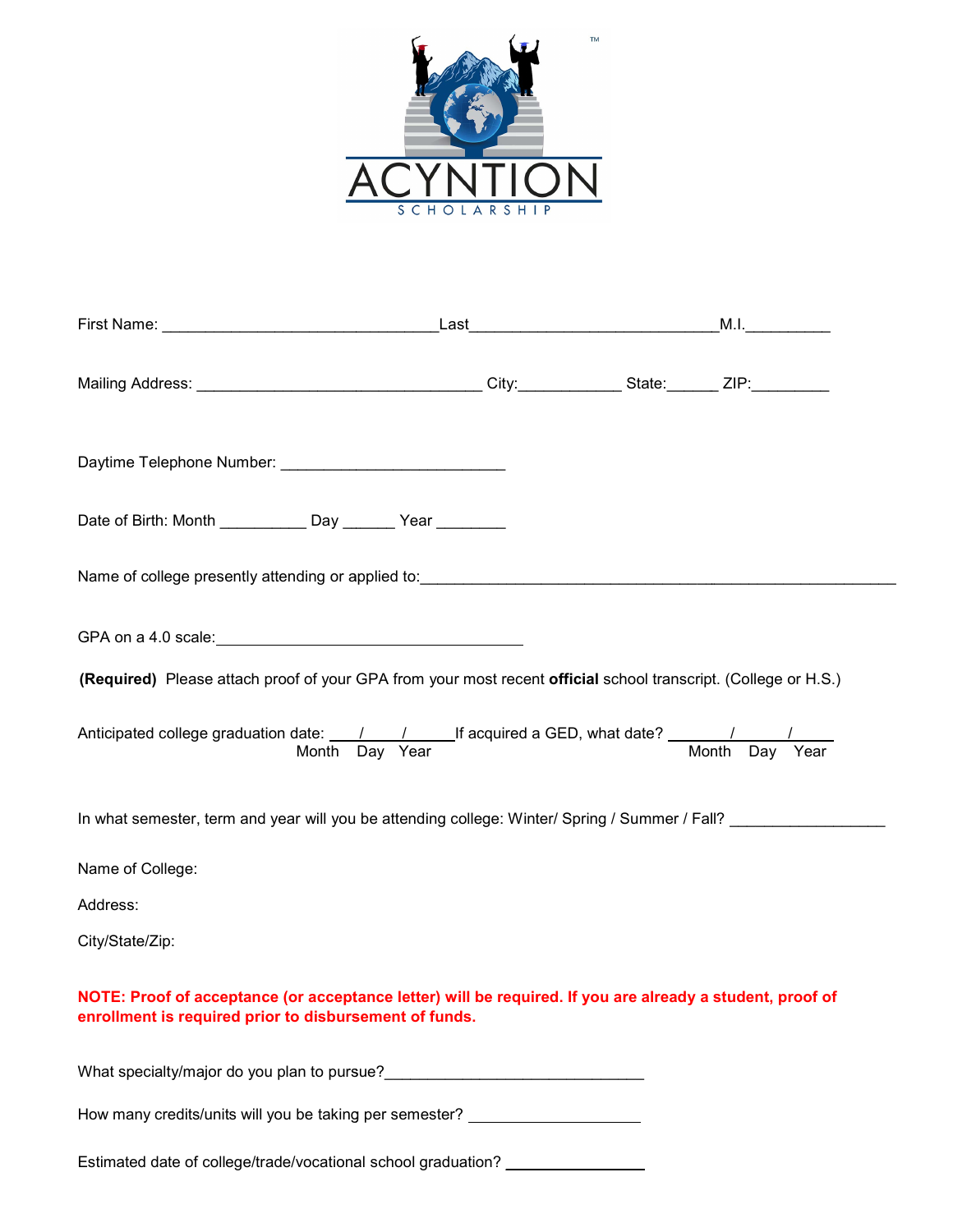# Name & address of parent(s) or legal guardian(s):

|             | Name: 2008. Alternative and the contract of the contract of the contract of the contract of the contract of the contract of the contract of the contract of the contract of the contract of the contract of the contract of th |  |
|-------------|--------------------------------------------------------------------------------------------------------------------------------------------------------------------------------------------------------------------------------|--|
|             |                                                                                                                                                                                                                                |  |
|             |                                                                                                                                                                                                                                |  |
|             | Phone Number of parent(s) or legal guardian: Primary: _______________________Mobile: _ <b>____________________</b> __                                                                                                          |  |
|             |                                                                                                                                                                                                                                |  |
|             |                                                                                                                                                                                                                                |  |
|             |                                                                                                                                                                                                                                |  |
|             |                                                                                                                                                                                                                                |  |
|             | Phone Number of parent(s) or legal guardian: Primary: __________________________Mobile: ______________________                                                                                                                 |  |
|             | List expenses you expect to incur per semester or quarter:                                                                                                                                                                     |  |
| Α.          | Tuition:                                                                                                                                                                                                                       |  |
| В.          | Books:                                                                                                                                                                                                                         |  |
| $C_{\cdot}$ | Room & Board:                                                                                                                                                                                                                  |  |
| D.          | Other expenses-Describe below in comments section.                                                                                                                                                                             |  |
| Е.          | Total: \$ 0.00                                                                                                                                                                                                                 |  |

### Comments:

List other financial assistance you will receive per semester or quarter:

- A. Personal:
- B. Other Scholarship(s):<br>C. Grants:
- C. Grants:<br>C. Student
- StudentLoan(s):
- D. Other Financial Resources-Describe below in comments section.
- E. Total: \$ 0.00

# Comments:

Use an additional sheet if you need more room to list the required financial information.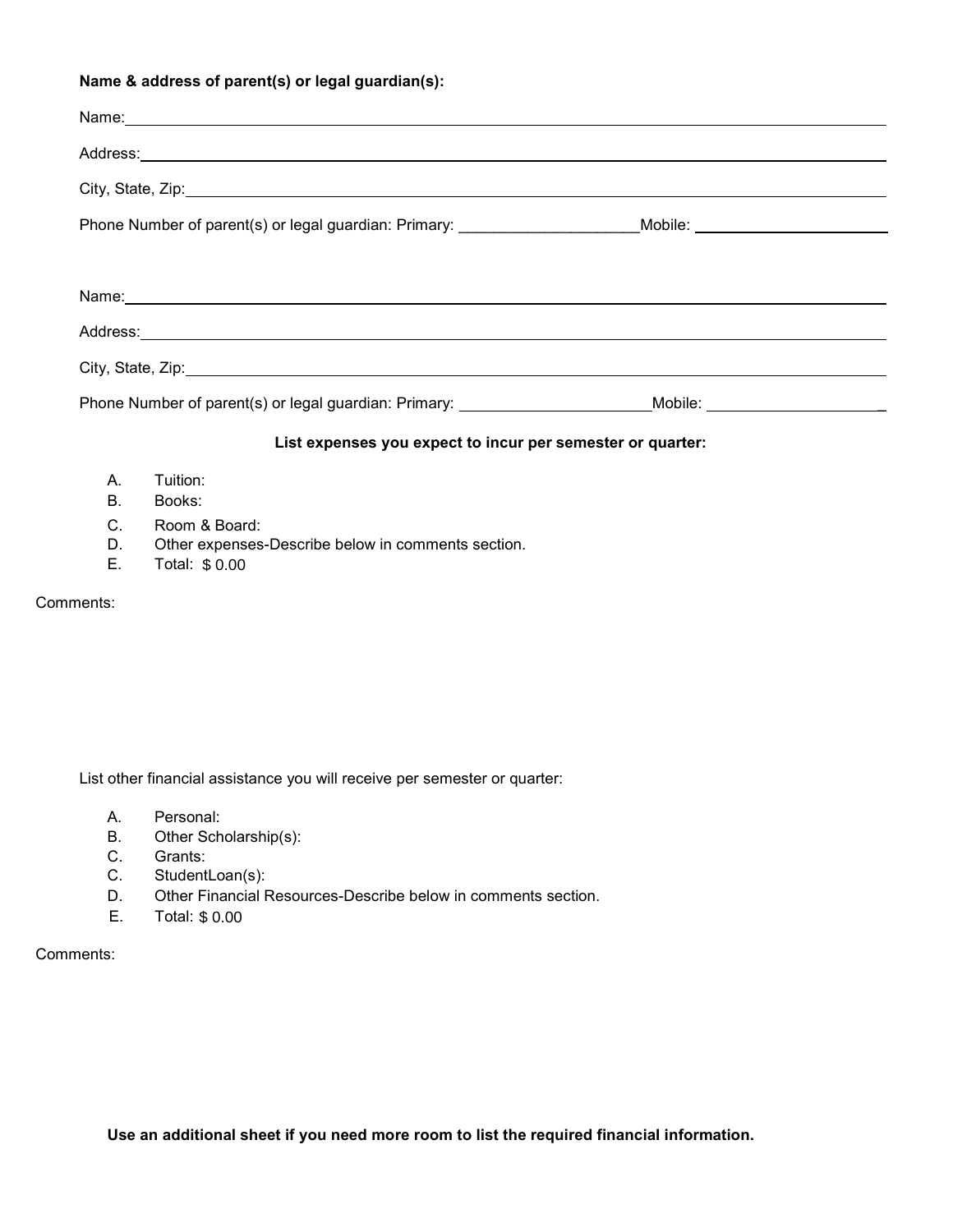What are your educational and professional goals and objectives?

(Attach if preferred)

List any academic honors, awards, and/or memberships:

(Attach if preferred)

List your community service activities, athletics, hobbies, outside interests, and extracurricular activities:

(Attach if preferred)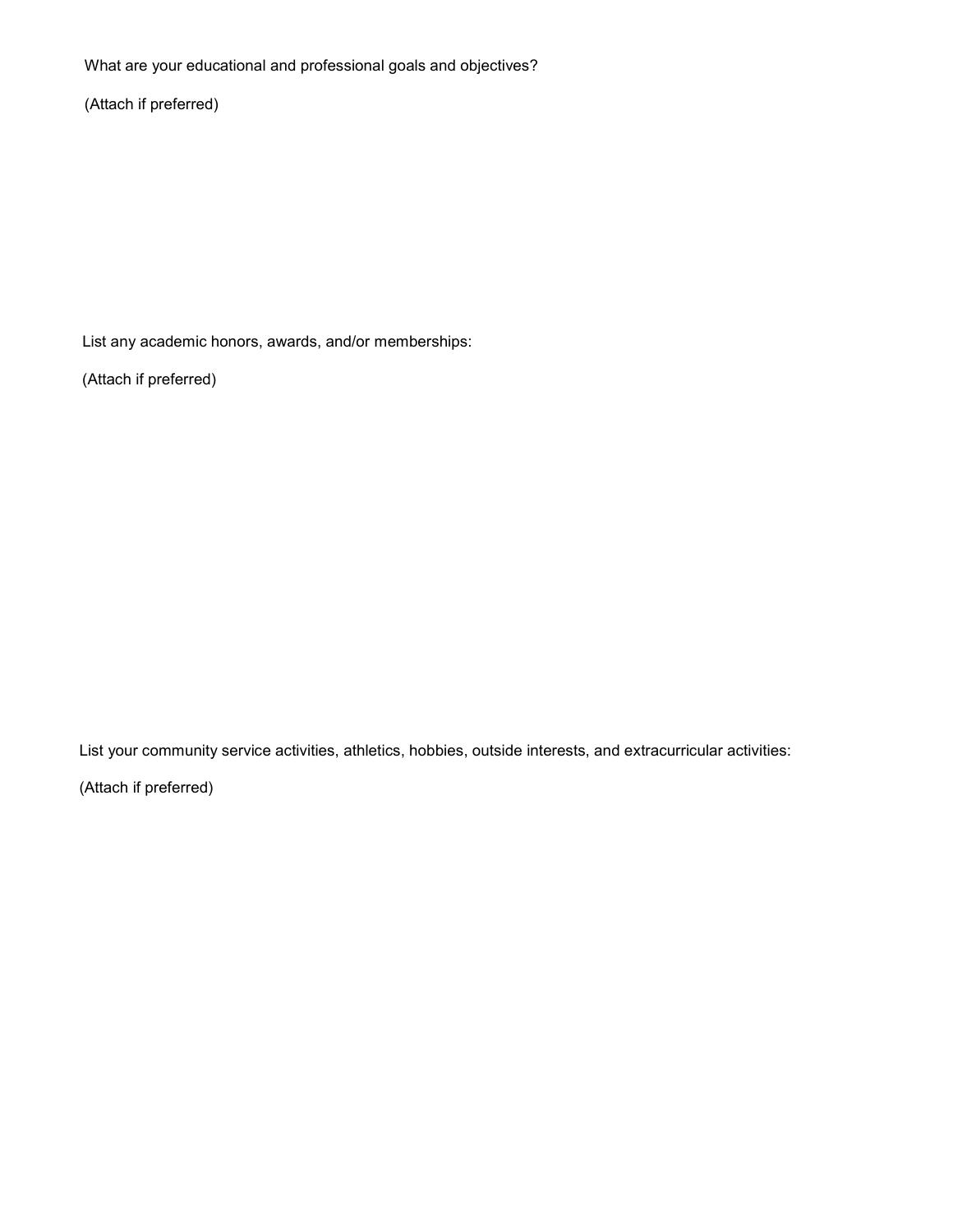#### Personal Essay

Please explain how you have overcome adversity and how that adversity contributed to the choices you now make in your life. How will your choices help you plan for your future?

(Attach if preferred)

If you receive a Marshalling Resources scholarship, would you be willing to speak and/or write something for our website on how we have helped you in working to achieve greatness?

Please circle your response:  $($  Yes  $)$   $($  No  $)$   $($  Maybe